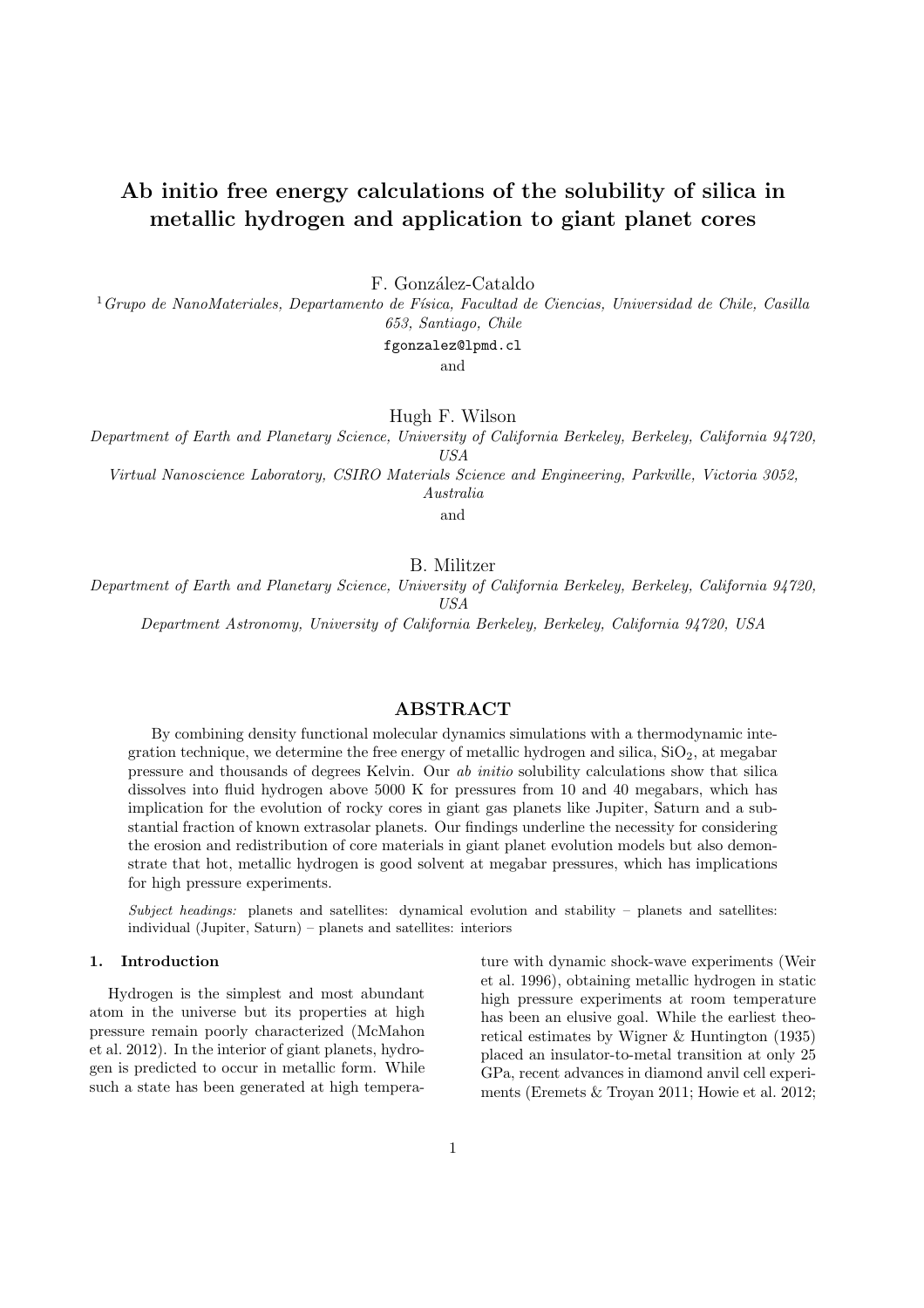Zha et al. 2012) did not reveal conclusive evidence of metallization for pressures up to approximately 400 GPa. The properties of metallic hydrogen have consequently primarily been studied theoretically (Johnson & Ashcroft 2000) and with ab initio computer simulations (Militzer & Graham 2006; Vorberger et al. 2007; Hamel et al. 2011; McMahon et al. 2012; Morales et al. 2013a; Soubiran et al. 2013; Goncharov et al. 2013; Morales et al. 2013b; Becker et al. 2013) that we use also for this article that is focused on the interaction of metallic hydrogen and silica, SiO2. Silica is not only important for geophysics but also a prototype material for studying condensed matter physics at extreme conditions. Hicks et al. (2006) used shock wave experiments to study the thermodynamic properties of liquid silica at megabar pressures.

In this article we focus on the question whether silica dissolves into metallic hydrogen at megabar pressures because this would have implications for the stability of the cores of solar and extrasolar gas giant planets. Many of the confirmed eight hundred extrasolar planets are gas giants that are primarily composed of dense fluid hydrogen and helium. Furthermore the Kepler mission has detected 2740 planet candidates and has measured their radii and orbital period within 22 months of observations (Batalha et al. 2013). In a few cases with multiple planets in close orbits, masses have been inferred from transit-timing variations (Charbonneau et al. 2009). The Juno mission is scheduled to arrive at Jupiter in 2016 and will measure the gravitational field of our largest local gas giant with an unprecedented accuracy, revealing clues about its inner mass distribution. Existing core-accretion models for gas giants formation (Mizuno et al. 1978) hold that these planets form from the rapid accretion of gas around a rock-ice protocore. Therefore, according to our understanding, the evolution of giant planets starts with a differentiated rocky core surrounded by an envelope of hot, dense hydrogenhelium gas. The temperature in the envelope rises gravitational energy from accretion is converted to heat. An adiabatic temperature is rapidly established. The evolution of a giant planet is controlled by the energy loss due to thermal radiation (Fortney & Nettelmann 2009). Conventional giant planet models assume a stable core and a sharp core-mantle boundary instead of taking into account the possibility that the metallic hydrogen layer may act as solvent for the initial protocore. Answering the question whether giant planet cores remain stable on a billion year time scale may also provide an alternative explanation for the observed heavy element enrichment in giant planet atmospheres, which is currently attributed to latearriving planetesimals (Niemann et al. 1996; Mahaffy et al. 1998). If a core dissolved it would lead to double diffusive convection (Guillot et al. 2004; Stevenson 1982; Leconte & Chabrier 2012, 2013), because gravity opposes the redistribution of heavy core materials. This would introduce compositional stratification and significantly reduce the rate at which heat can be transported out of the interior, with substantial implications for the thermal evolution and radius contraction of giant planets (Chabrier & Baraffe 2007).

The initial cores of giant planets can be assumed to consist of a combination of rocky and icy materials. The rocky components are likely to be dominated by iron and magnesium silicate minerals. It was shown by Umemoto et al. (2006) that post-perovskite  $MgSiO<sub>3</sub>$  separates into  $MgO$ and SiO<sub>2</sub> beyond  $\sim$  10 megabars and  $\sim$  10000 K, conditions that are expected to be exceeded at the core-mantle boundaries of typical gas giant planets. Recent ab initio calculations predicted a substantial solubility of MgO, water ice, and iron in fluid, metallic hydrogen for the core-mantle boundary of Jupiter and Saturn (Wilson & Militzer 2012b,a; Wahl et al. 2013). Therefore this study is focused on the solubility of remaining core material,  $SiO<sub>2</sub>$ , in order to obtain a more complete picture of the behavior of metallic hydrogen as a solvent of planetary materials.

At the core boundary of giant planets, the temperature and pressure conditions are estimated to be on the order of 10 to 40 Mbar and 10000 to 20000 K. Because such extreme conditions cannot be yet probed with laboratory experiments, we use *ab initio* computer simulations that can be used directly to characterized material at such P-T conditions (Militzer & Wilson 2010; Wilson & Militzer 2010; Militzer 2013; Zhang et al. 2013).

#### 2. Computational Methods

Using density functional molecular dynamics (DFT-MD), we calculated the Gibbs free energy of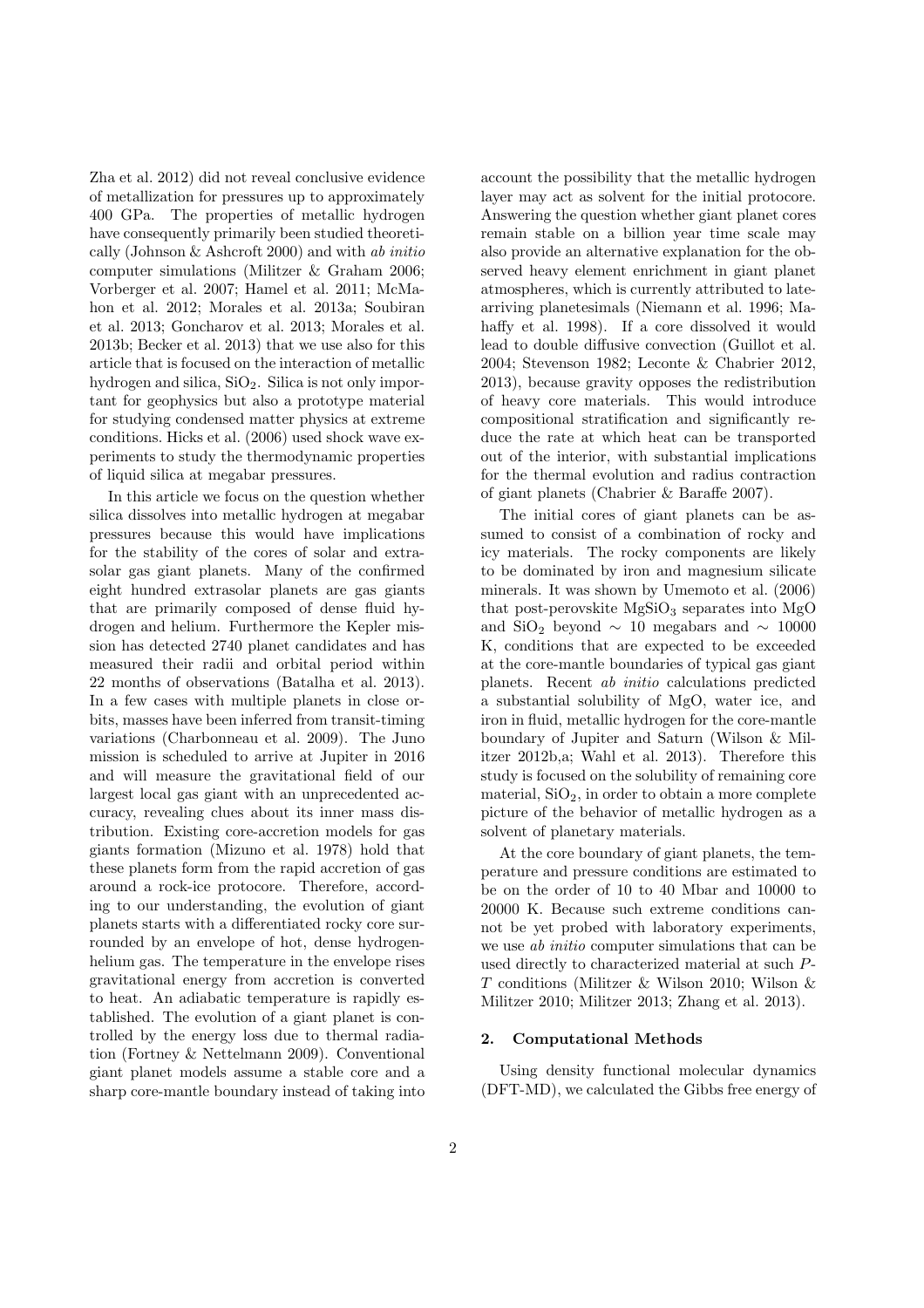solvation,  $\Delta G_{\rm sol}$ , of SiO<sub>2</sub>, given by the difference between the Gibbs free energy of the dissolved system and that of the separate compounds  $(SiO<sub>2</sub>)$ and hydrogen) at fixed pressure-temperature conditions. We begin by computing the free energy of solvation of  $SiO<sub>2</sub>$  for a mixing ratio of one solute atom per 128 hydrogen atoms (i.e. one  $SiO<sub>2</sub>$ formula unit to 384 H) and later generalize our results to other concentrations.

$$
\Delta G_{sol}(\text{SiO}_2: 384\text{H}) = G(\text{H}_{384}\text{SiO}_2) - [G(\text{H}_{384}) + G(\text{SiO}_2)].
$$
 (1)

Given the large quantity of hydrogen gas in giant planets, we are primarily concerned with the low-concentration limit. Thus we can assume that solute atoms do not interact with each other and we introduce the following approximation,

$$
G(\text{H}_{384}\text{SiO}_2) \approx G(\text{H}_{128}\text{Si}) + 2G(\text{H}_{128}\text{O}) - k_B T \log(27/2). \tag{2}
$$

The last term arises from the free energy of mixing because we do not have the same number of hydrogen atoms in each term.

Since the entropy term in the Gibbs free energies,  $G = E + PV - TS$ , is not directly accessible in standard molecular dynamics simulations, we used a thermodynamic integration (TDI) technique (Morales et al. 2009; Wilson & Militzer 2012a,b, 2010; Militzer 2013; Sugino & Car 1995) to compute the free energy difference between the system of interest and a simpler non-interacting system whose free energy may be computed explicitly. The difference in Helmholtz free energy between systems governed by two different potentials is given by

$$
\Delta F = \int_0^1 \langle U_2 - U_1 \rangle_\lambda \, d\lambda \,, \tag{3}
$$

where the angle brackets denotes an average taken over trajectories generated in the system governed by the hybrid potential energy function  $U_{\lambda}$ . This method provides a general scheme to calculate the Helmholtz free energy difference between two systems governed by potentials  $U_1(\mathbf{r_i})$  and  $U_2(\mathbf{r_i})$ , connected by the hybrid potential  $U_\lambda =$  $(1 - \lambda)U_1 + \lambda U_2$ . Since we have split the Gibbs free energy of solvation in energies of four different systems (pure silica, pure fluid hydrogen, fluid hydrogen with one O atom, and fluid hydrogen with one Si atom), we need to perform four separate sets of simulations at each pressure and temperature. Five equally spaced  $\lambda$  values between 0 and 1 are taken for each of them to get a smooth curve of  $(U_2 - U_1)$  vs.  $\lambda$  that can be interpolated via quadratic interpolation to determine the integral. Once we have obtained  $\Delta F = F_2 - F_1$ , we add the known free energy  $F_1$  to determine the energy of the system,  $F_2$ , governed by the potential  $U_2$ . The Gibbs free energy is obtained by the addition of the  $PV$  term.

The thermodynamic integration is performed in two steps: first, from a system governed by DFT forces to a system interacting via a classical pair potential and then from the classical system to a reference system with a free energy that is known analytically. For fluids, we chose an ideal gas while for solid systems, we selected a system of independent harmonic oscillators as reference system. For the fluid systems, we constructed the classical twobody potentials by fitted to the forces of a DFT-MD trajectory using the force-matching methodology (Izvekov et al. 2004; Tangney & Scandolo  $2002$ ). In the case of solid  $SiO<sub>2</sub>$  system, we first determined the harmonic spring constants from mean squared displacement from an atom's lattice site and then fitted the residual forces with pair potentials.

The DFT calculations throughout this work were performed using the VASP code (Kresse & Furthmüller 1996). We used pseudopotentials of the projector-augmented wave type (Blochl 1994), the exchange-correlation functional of Perdew, Burke and Ernzerhof (Perdew et al. 1996), a cutoff energy of 900 eV for the plane wave expansion of the wavefunctions, and a  $2 \times 2 \times 2$  k-point grid to sample the Brillouin zone, except for the  $SiO<sub>2</sub>$ simulations where we used only the  $\Gamma$  point. An MD time step of 0.2 fs was used and the simulation time ranged between 0.5 and 2.0 ps. The  $\Delta G_{\rm sol}$  values were confirmed to be well-converged with respect to these parameters for the purpose of this dissolution calculation.

For pure solid  $SiO<sub>2</sub>$ , we used the Fe<sub>2</sub>P-type structure with the space group P-62m that was recently predicted by Tsuchiya & Tsuchiya (2011) to be the ground-state structure at pressures above 7 Mbar. We analyzed stability of each material phase at pressures ranging from 10 to 40 Mbar and temperatures ranging from 3000 to 20000 K and confirmed that the structure remained solid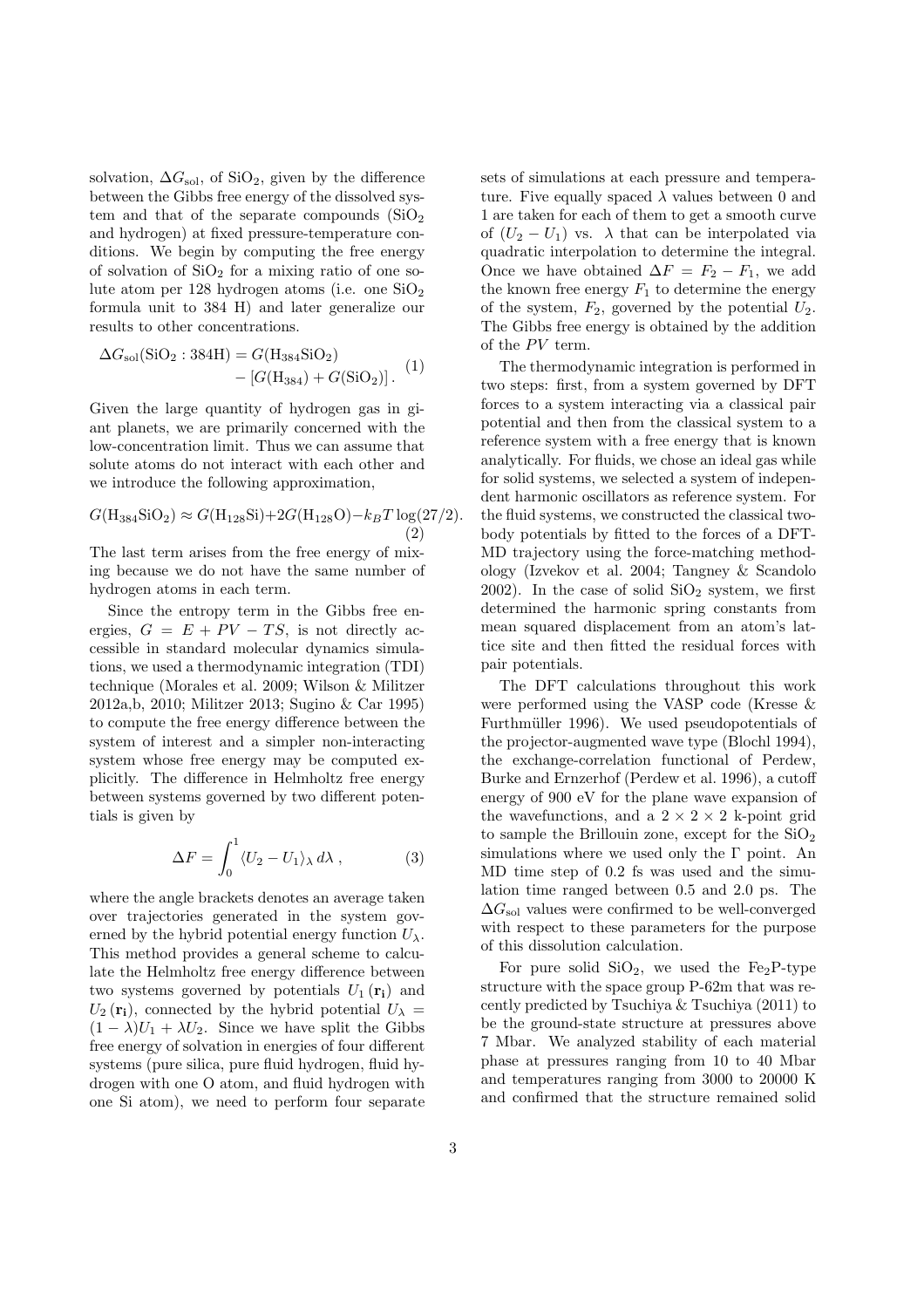for all cases under consideration, except for the  $20000$  K and  $20$  Mbar where we found liquid  $SiO<sub>2</sub>$ to be the stable phase.

Gibbs energies were computed for following system sizes:  $H_{128}$ ,  $H_{128}Si$ ,  $H_{128}O$ , solid  $SiO<sub>2</sub>$  in a 72-atom supercell, and liquid  $SiO<sub>2</sub>$  in a cubic cell with 96 atoms. The resulting Gibbs free energies are shown in Table 1 and plotted as a function of temperature in Fig. 1. The error bars on the G values are dominated by two terms, the more significant one being the uncertainty in the volume at the desired pressure due to finite simulation time, and the other being the uncertainty in the  $\langle U_{\rm DFT}-U_{\rm classical}\rangle$  terms in the thermodynamic integration.

#### 3. Results and Discussion

The results in Table 1 are used in conjunction with the equations (1) and (2) to obtain the Gibbs free energies of solvation in Table 2. A negative Gibbs free energy implies that the dissolved state has a lower Gibbs free energy than the separate phases, demonstrating that solvation is preferred at a concentration of 1:384. A positive free energy indicates that the fluid system is supersaturated and that deposition of fluid  $SiO<sub>2</sub>$ , or formation of solid grains, will be thermodynamically favored. Our results in Fig. 2 are not too different from those found for MgO (Wilson & Militzer 2012a), showing that  $SiO<sub>2</sub>$  is also soluble at temperatures that are a bit lower for a given pressure, certainly well below those at Jupiter's core-mantle boundary. This solubility occurs at higher temperatures than water ice (Wilson & Militzer 2012b), where the solubility was already strongly favored at much lower temperatures of 2000-3000 K in the same pressure range.

Gibbs free energy of solvation can be generalized to other concentrations without performing additional DFT-MD simulations if the average separation between solute atoms is large enough so that their interaction can be neglected. Under this assumption, the free energy of mixing yields the difference of  $\Delta G_{\rm sol}$  between a solution of one SiO<sub>2</sub> formula unit in  $m$  versus  $n$  hydrogen atoms (Wil-



Fig. 1.— (Color online) Computed solvation curve  $\Delta G$  for different pressures, where negative Gibbs free energy represents a preference for the dissolved state. Open squares, circles and diamonds represent states where  $SiO<sub>2</sub>$  is solid, while the filled red circle corresponds to a state where  $SiO<sub>2</sub>$  was found to be liquid.

son & Militzer 2012b),

$$
\frac{\Delta G_{\rm sol}[m] - \Delta G_{\rm sol}[n]}{k_B T} = m \ln \left( \frac{mV_{\rm H} + V_{\rm Si} + 2V_{\rm O}}{mV_{\rm H}} \right)
$$

$$
- n \ln \left( \frac{nV_{\rm H} + V_{\rm Si} + 2V_{\rm O}}{nV_{\rm H}} \right)
$$

$$
+ 3 \ln \left( \frac{mV_{\rm H} + V_{\rm Si} + 2V_{\rm O}}{nV_{\rm H} + V_{\rm Si} + 2V_{\rm O}} \right).
$$

where  $V_{\text{H}}$ ,  $V_{\text{O}}$  and  $V_{\text{Si}}$  are the effective volumes of the H, O, and Si atoms that we obtained by comparing the volumes of the different fluid simulations at same pressure and temperature. Using a linear interpolation for the data in Table 2, we can determine the saturation concentration for  $SiO<sub>2</sub>$  in fluid hydrogen as a function of temperature and pressure throughout the 10–40 Mbar and 3000–20000 K range. A contour plot of constant saturation solubility is shown in Fig. 2. Solute concentrations higher than 1:100 are not shown because they may lead to interactions between solute atoms. Despite of an error bars of approximately 1000 K that should be considered to be uncertainties of the contours, these results show that  $SiO<sub>2</sub>$  is highly soluble at both Jupiter's and Saturn's core-mantle boundary conditions. This is in contrast to MgO, which may be not be as highly soluble at Saturnian core conditions. Therefore, there exists the possibility that  $SiO<sub>2</sub>$  may dissolve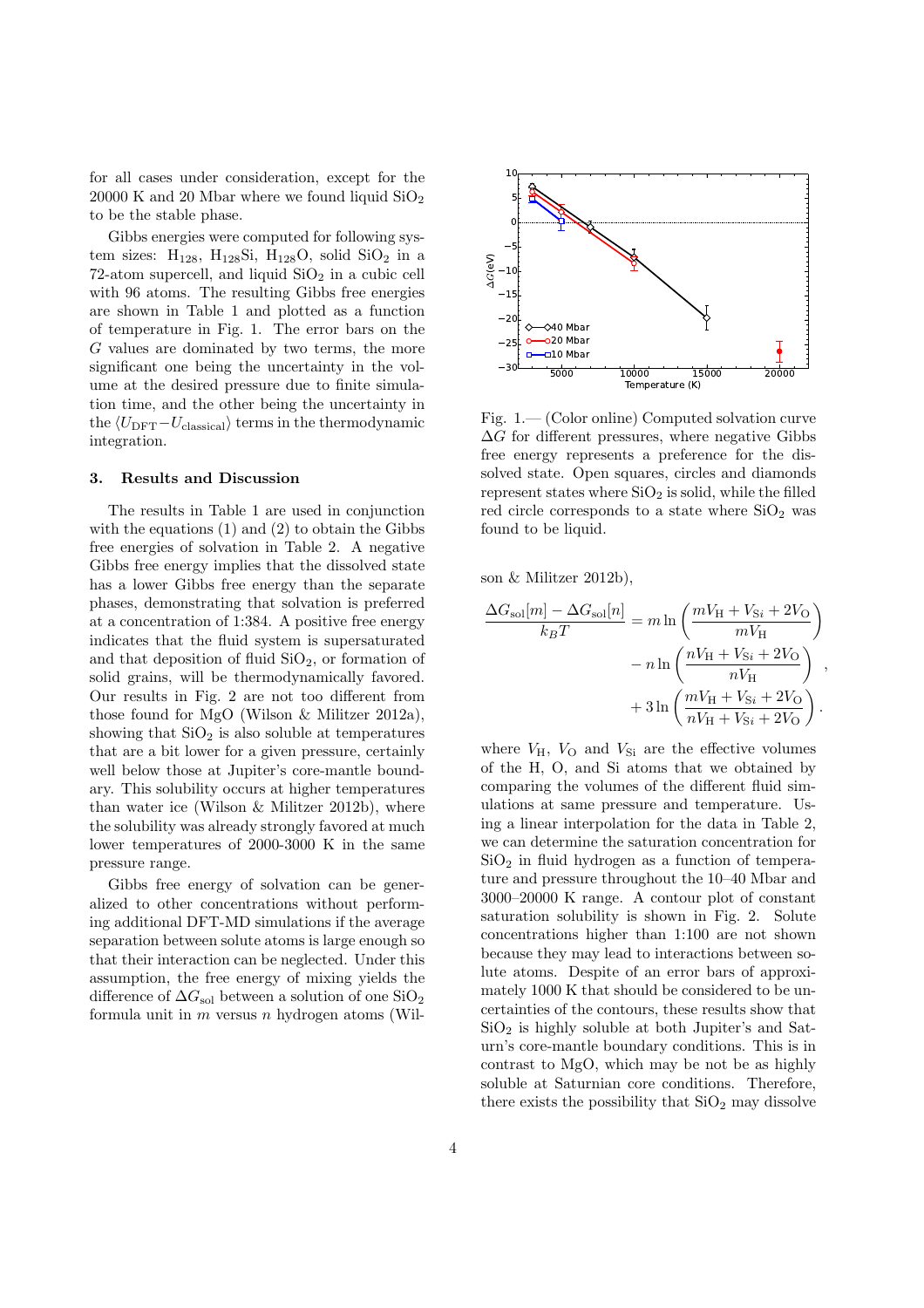

from Saturn's core but leave solid MgO behind.

Fig. 2.— Saturation solubility of  $SiO<sub>2</sub>$  in metallic hydrogen (this work; solid lines) and MgO (from Wilson & Militzer (2012a); dashed lines) as a function of temperature and pressure. The temperature-pressure conditions of the Jovian and Saturnian core-mantle boundaries are shown for comparison.

The Gibbs free energy of solubility  $\Delta G$  may be split into three components: an internal energy component  $\Delta U$ , a volume contribution  $P\Delta V$ and an entropic term  $-T\Delta S$ , which lead to  $\Delta G=$  $\Delta U - T \Delta S + P \Delta V$ . The P $\Delta V$  and  $\Delta U$  values can be directly extracted from standard DFT-MD simulations. The remaining term is  $-T\Delta S$  from calculated  $\Delta F$ . All terms are shown in Fig. 3 as a function of temperature at 20 Mbar. The  $P\Delta V$ term was comparatively close to zero but shows a slight preference of approximately 0.5–3.5 eV for materials to remain separate, suggesting the dissolution reaction is not a pressure-driven process. The  $\Delta U$  term also shows an energy barrier against dissolution that is slightly larger than the  $P\Delta V$  term. For all temperatures under consideration, the entropic term  $-T\Delta S$  is negative, confirming that more disorder is present in the dissolved state. The  $-T\Delta S$  term exhibits a steep negative slope as a function temperature that introduces a sign change into the Gibbs energy balance at  $T=6000$  K for 20 Mbar where  $SiO<sub>2</sub>$  is solid. Above this temperature, dissolution is favored, which can be considered to be an entropydriven process similar to  $H_2O$  and MgO (Wilson & Militzer 2012b,a). For iron,  $-T\Delta S$  term also favors dissolution but there is no energy barrier to overcome because at megabar pressures, hydrogen and iron are both metals that mix at low temperature (Wahl et al. 2013).

Figure 3 shows that the Gibbs free energy of solubility depends linearly on temperature. This trend continues into the liquid phases as our data point as 20 000 K confirms. For the temperature interval from 10 000 and 20 000 K where one expects  $SiO<sub>2</sub>$  to melt at 20 Mbar (González-Cataldo et al. 2014), this trend implies that the Gibbs free energy difference between the solid and liquid phases is small compared to Gibbs free energy change induced by dissolution. If  $SiO<sub>2</sub>$  melts in the vicinity of the dissolution transition, one would expect this transition to introduce only a modest change in slope into saturation solubility curves in Fig. 2 because the Gibbs free energy changes continuously across the melting transition.



Fig. 3.— (Color online) Splitting of  $\Delta G$  at 20 Mbar into its three constituent components: the internal energy term  $\Delta U$  that represents differences in chemical binding, the  $P\Delta V$  term that arises from volume differences, and the remaining  $-T\Delta S$  term which represents entropic effects. The arrow marks the temperature above which dissolutions favored at concentration of one  $SiO<sub>2</sub>$ in 384 hydrogen atoms.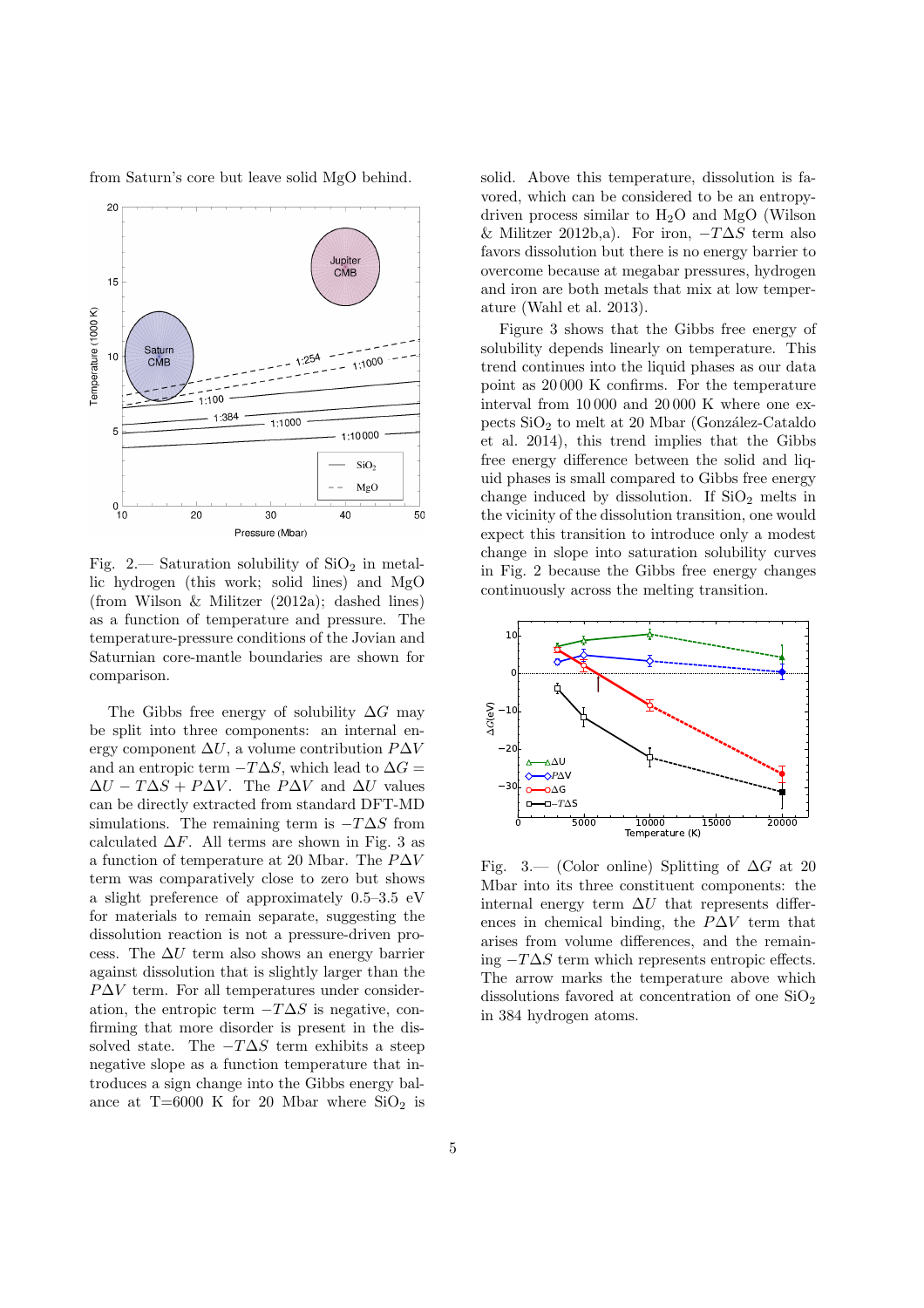#### 4. Conclusions

The presented *ab initio* free energy calculations demonstrate that metallic hydrogen is a good solvent for silica at megabar pressures for temperatures above 5000 K. This result is consistent with recent *ab initio* solubility calculations that predicted  $H_2O$  to dissolve into metallic hydrogen at 2000 to 3000 K (Wilson & Militzer 2012b) and MgO at 6000 to 8000 K (Wilson & Militzer 2012a). This suggests other insulating materials may dissolve at a comparable temperature range. Iron was found to dissolve at low temperature because it is a metal (Wahl et al. 2013). These findings suggest that hydrogen will spontaneously react with any material that is used as confinement during dynamic shock wave experiments that reach megabar pressure and high temperatures. Our findings indirectly places a limit on the time scale of such experiments before a significant contamination of sample sets in.

Our results also have implications for the evolution of giant planets. We predict that the  $SiO<sub>2</sub>$ component has been eroded from the cores of Jupiter and Saturn while MgO in Saturn's core may remain stable. Therefore a partial solvation of the Saturnian core could have taken place, taking away more volatile materials like  $SiO<sub>2</sub>$  and water ice, leaving behind less soluble materials like MgO. Because of the differences between the solubility curves of  $MgO$  and  $SiO<sub>2</sub>$  in Fig. 2, partial core erosion may also occur in extrasolar gas giant planets that are smaller than Saturn but still large enough to contain metallic hydrogen. In genernal, larger, hotter interiors are expected to promote core erosion and a greater degree of redistribution of heavy material (Guillot et al. 2004). Provided the necessary energy for convection, the material may be redistributed throughout the entire planet, leading to an enrichment in heavy elements in giant planets atmospheres that have previously been attributed to late-arriving planetesimals.

Alternatively, the rate of redistribution may be hampered by compositional stratification that is the result of double diffusion convection (Guillot et al. 2004; Stevenson 1982; Leconte & Chabrier 2012). The stratification would also limit the heat transport from the core, delay a planet's cooling, and possibly explain the inflated radii that have been observed for a large of number giant exoplanets (Chabrier & Baraffe 2007).

We have assumed that there is sufficient hydrogen available for the approximation of noninteracting solute atoms to remain valid. Also other stoichiometries of  $SiO<sub>2</sub>$  have not been considered, assuming Si and O to dissolve in a one-to-two ratio according to the charge balance.

Our results confirm that the core erosion must be taken into account when future models of giant planet interiors are constructed. The redistribution of heavy element has important implications in the heat transport and mass distribution, and core erosion plays a fundamental role in this aspect, since it may be the source of the presence of these elements in the outer layers. Further models for the upconvection of core material are also necessary to understand the present structure of Jupiter and other planets, whose effects may be reflected on the gravitational moments to be measured by the Juno mission.

F.G.-C. acknowledges the PhD fellowship from CONICYT and short-term fellowship from Universidad de Chile, Chile. H.F.W. and B.M. received support from NASA and NSF.

### REFERENCES

- Batalha, N. M., Rowe, J. F., Bryson, S. T., et al. 2013, The Astrophysical Journal Supplement Series, 204, 24, updated at http://www.nasa.gov/mission pages/kepler
- Becker, A., Nettelmann, N., Holst, B., & Redmer, R. 2013, Phys. Rev. B, 88, 045122
- Blochl, P. E. 1994, Phys. Rev. B, 50, 17953
- Chabrier, G., & Baraffe, I. 2007, Astrophys. J., 661, L81
- Charbonneau, D., Berta, Z. K., Irwin, J., et al. 2009, Nature, 462, 891
- Eremets, M. I., & Troyan, I. A. 2011, Nat. Mater., 10, 927
- Fortney, J. J., & Nettelmann, N. 2009, Space Science Reviews, 152, 423
- Goncharov, A. F., Tse, J. S., Wang, H., et al. 2013, Phys. Rev. B, 87, 024101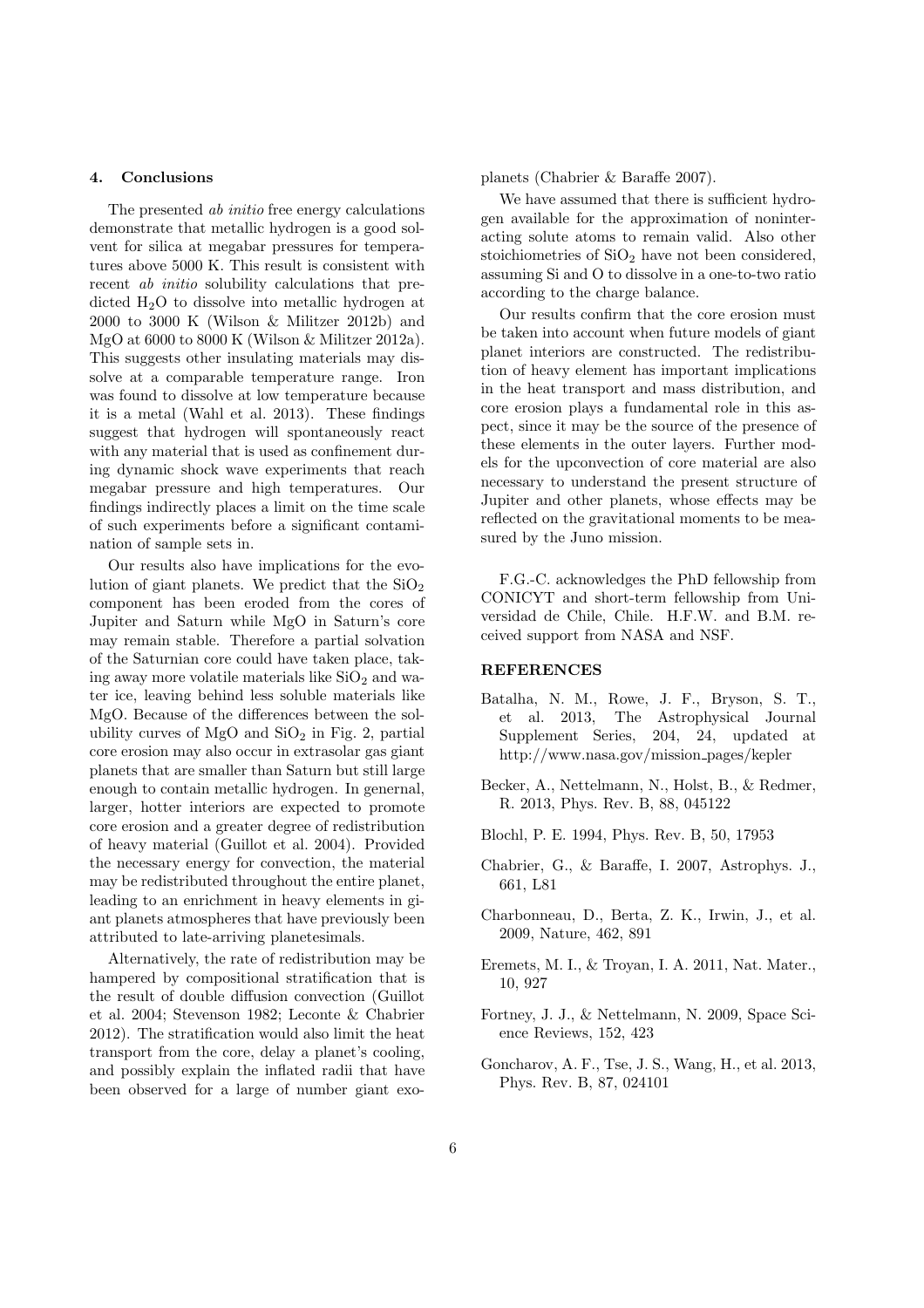- González-Cataldo, F., Davis, S., & Gutiérrez, G. 2014, Proceedings of the National Academy of Sciences of the United States of America, submitted
- Guillot, T., Stevenson, D. J., Hubbard, W. B., & Saumon, D. 2004, The interior of Jupiter, ed. F. Bagenal, T. E. Dowling, & W. B. McKinnon (Cambridge University Press), 35–57
- Hamel, S., Morales, M. A., & Schwegler, E. 2011, Phys. Rev. B, 84, 165110
- Hicks, D. G., Boehly, T. R., Eggert, J. H., et al. 2006, Phys. Rev. Lett., 97, 025502
- Howie, R. T., Guillaume, C. L., Scheler, T., Goncharov, A. F., & Gregoryanz, E. 2012, Phys. Rev. Lett., 108, 125501
- Izvekov, S., Parrinello, M., Burnham, C. J., & Voth, G. A. 2004, J. Chem. Phys., 120, 10896
- Johnson, K. A., & Ashcroft, N. W. 2000, Nature, 403, 632
- Kresse, G.,  $&$  Furthmüller, J. 1996, Phys. Rev. B, 54, 11169
- Leconte, J., & Chabrier, G. 2012, Astronomy & Astrophysics, 540, A20
- —. 2013, Nature Geoscience, 6, 347
- Mahaffy, P. R., Niemann, H. B., Alpert, A., et al. 1998, Bull. Am. Astron. Soc., 30, 1066
- McMahon, J. M., Morales, M. A., Pierleoni, C., & Ceperley, D. M. 2012, Rev. Mod. Phys., 84, 1607
- Militzer, B. 2013, Phys. Rev. B, 87, 014202
- Militzer, B., & Graham, R. L. 2006, Journal of Physics and Chemistry of Solids, 67, 2136
- Militzer, B., & Wilson, H. F. 2010, Phys. Rev. Lett., 105, 195701
- Mizuno, H., Nakazawa, K., & Hayashi, C. 1978, Prog. Theor. Phys., 60, 699
- Morales, M. A., Hamel, S., Caspersen, K., & Schwegler, E. 2013a, Phys. Rev. B, 87, 174105
- Morales, M. A., McMahon, J. M., Pierleoni, C., & Ceperley, D. M. 2013b, Phys. Rev. B, 87, 184107
- Morales, M. A., Schwegler, E., Ceperley, D., et al. 2009, PNAS, 106, 1324
- Niemann, H. B., Atreya, S. K., Carignan, G. R., et al. 1996, Science, 272, 846
- Perdew, J. P., Burke, K., & Ernzerhof, M. 1996, Phys. Rev. Lett., 77, 3865
- Soubiran, F., Mazevet, S., Winisdoerffer, C., & Chabrier, G. 2013, Phys. Rev. B, 87, 165114
- Stevenson, D. J. 1982, Planet. Space. Sci, 30, 755
- Sugino, O., & Car, R. 1995, Physical Review Letters, 74, 1823
- Tangney, P., & Scandolo, S. 2002, The Journal of Chemical Physics, 117, 8898
- Tsuchiya, T., & Tsuchiya, J. 2011, Proceedings of the National Academy of Sciences of the United States of America, 108, 1252
- Umemoto, K., Wentzcovitch, R. M., & Allen, P. B. 2006, Science, 311, 983
- Vorberger, J., Tamblyn, I., Militzer, B., & Bonev, S. 2007, Phys. Rev. B, 75, 024206
- Wahl, S. M., Wilson, H. F., & Militzer, B. 2013, Astrophys. J., 773, 95
- Weir, S., Mitchell, A., & Nellis, W. 1996, Phys. Rev. Lett., 76, 1860
- Wigner, E., & Huntington, H. B. 1935, J. Chem. Phys., 3, 764
- Wilson, H., & Militzer, B. 2012a, Physical Review Letters, 108, 111101
- Wilson, H. F., & Militzer, B. 2010, Phys. Rev. Lett., 104, 121101
- —. 2012b, Astrophys. J., 745, 54
- Zha, C. S., Liu, Z., & Hemley, R. J. 2012, Phys. Rev. Lett., 108, 146402
- Zhang, S., Wilson, H. F., Driver, K. P., & Militzer, B. 2013, Physical Review B, 87, 024112

This 2-column preprint was prepared with the AAS IATEX macros v5.2.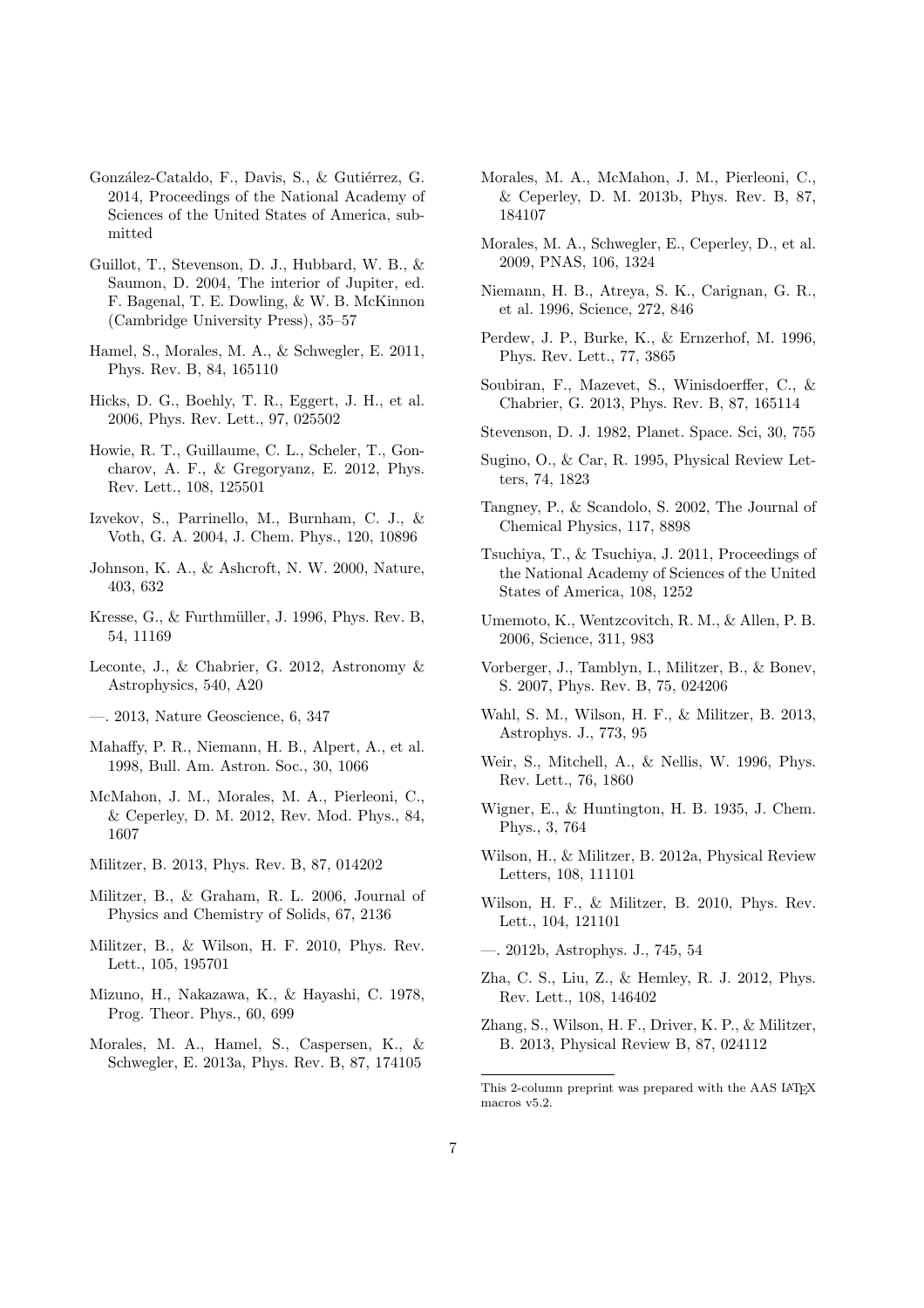TABLE 1 Gibbs free energies of pure hydrogen, hydrogen with oxygen, hydrogen with silicon, and  $\mathrm{SiO}_2$  (solid in all cases, except for 20 Mbar and 20000 K).

| P, T<br>(Mbar, 1000K) | $G(H_{128})$<br>(eV) | $G(H_{128}O)$<br>(eV) | $G(H_{128}Si)$<br>(eV) | G(SiO <sub>2</sub> )<br>(eV) |
|-----------------------|----------------------|-----------------------|------------------------|------------------------------|
| 10, 3                 | 671.4(2)             | 688.6(2)              | 705.4(3)               | 63.3(1)                      |
| 10, 5                 | 559.0(5)             | 573.5(4)              | 590.5(5)               | 60.2(1)                      |
| 20, 3                 | 1270.7(2)            | 1304.7(2)             | 1330.1(3)              | 121.0(1)                     |
| 20, 5                 | 1170.8(4)            | 1202.4(5)             | 1228.2(3)              | 118.4(1)                     |
| 20, 10                | 843.2(4)             | 868.3(4)              | 893.8(2)               | 109.1(4)                     |
| 20, 20                | 17.3(5)              | 26.9(6)               | 53.6(7)                | 81.8(1)                      |
| 40, 3                 | 2131.4(2)            | 2191.8(2)             | 2229.4(1)              | 211.3(1)                     |
| 40, 7                 | 1936.2(3)            | 1991.4(3)             | 2030.7(3)              | 206.0(2)                     |
| 40, 10                | 1747.4(1)            | 1799.0(6)             | 1837.6(9)              | 200.6(3)                     |
| 40, 15                | 1384.3(8)            | 1427.9(4)             | 1467.6(8)              | 190.1(4)                     |